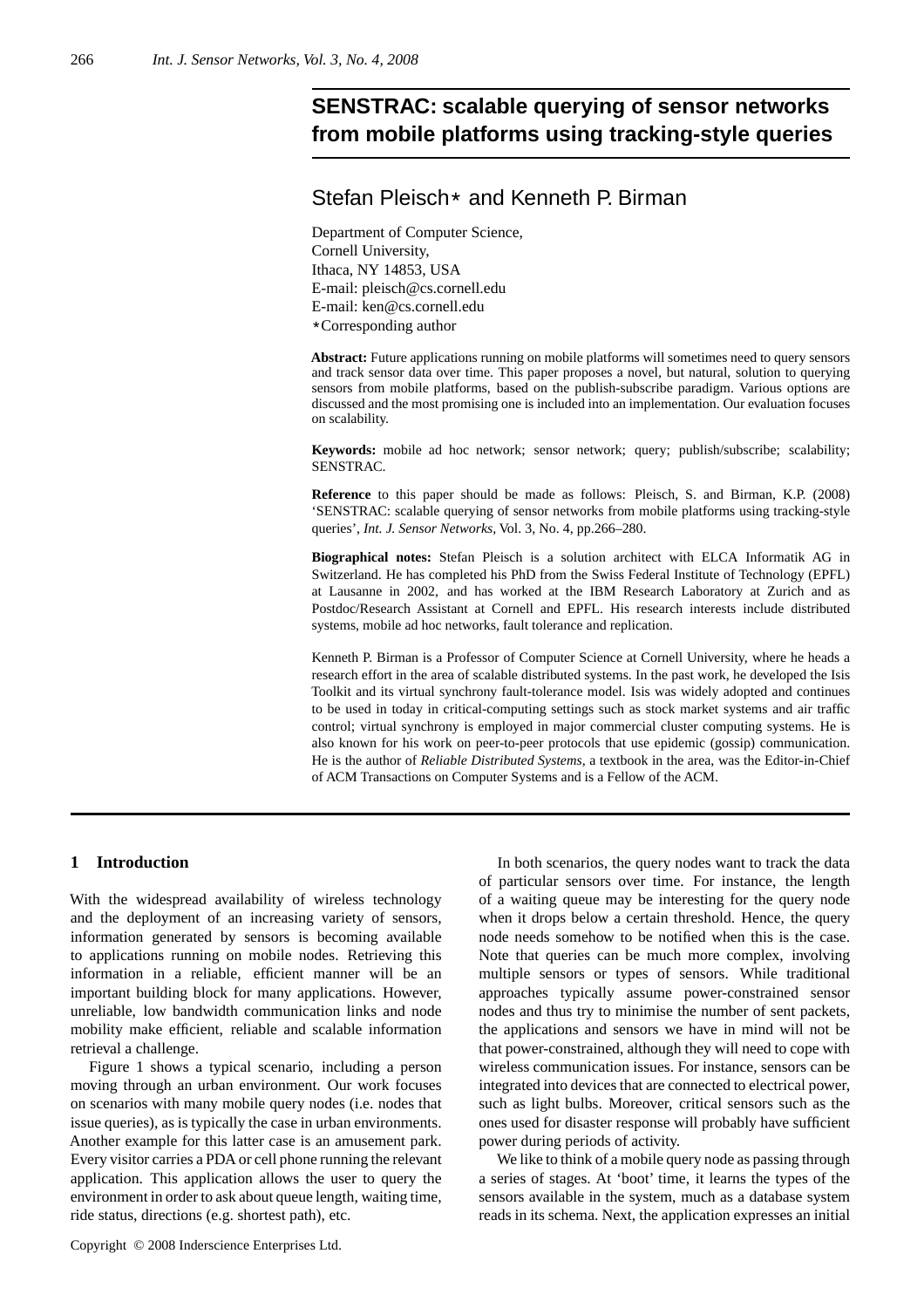set of queries. Now, as the device enters a region, it can seek out the sensors in that region that match the types of interest in the query, giving rise to a virtual database on which the query can be evaluated. An example query is the following: 'Return the ID, location, and temperature of any temperature sensor within 0.5 miles to the east of my position that measures a value over 100 degrees F'. Finally, depending upon application logic, we may wish to track the evolution of the query result over time, as sensor values change and the querying node moves around, and the application might post additional queries that focus on smaller sets of sensors that are of special interest, for example, 'Return the wind pattern of any wind sensor within 20 m of temperature sensor s'. In this scenario, the query nodes want to track the data of particular sensors over time. For instance, the length of a waiting queue may be interesting for the query node when it drops below a certain threshold. Hence, the query node needs somehow to be notified when this is the case. Note that queries can be much more complex, involving multiple sensors or types of sensors. While traditional approaches typically assume power-constrained sensor nodes and thus try to minimise the number of sent packets, the applications and sensors we have in mind will not be that power-constrained, although they will need to cope with wireless communication issues. For instance, sensors can be integrated into devices that are connected to electrical power, such as light bulbs. Moreover, critical sensors such as the ones used for disaster response will probably have sufficient power during periods of activity.

**Figure 1** A person is walking on a path through a city area, monitoring the randomly distributed sensors for an increase in temperature, traffic information, polution and wind patterns (see online version for colours)



*Note*: The person's position is denoted by  $(x, y)$  and the circle around it designates the area within which the sensors are of interest. On the person's PDA, the monitoring application constantly updates the results of his query.

Traditional approaches (Bonnet et al., 2001; Madden et al., 2002; Nath et al., 2004) generally use so-called In-Network processing and Aggregation (INA), in which the query is flooded within a certain area and a routing tree rooted at the query node is used to return the result to the query node. If the query permits, the results are aggregated on their way to the query node. This type of aggregation, which we

call *intra-query aggregation*, reduces the size of the query reply and thus scales well in the number of sensors that are tracked. However, flooding the query to a certain area is not always suitable, especially if the area is remote from the query node. Message overhead increases linearly with the number of query nodes, thus limiting scalability. Moreover, these approaches generally consider only stationary query nodes.

Inspired by the work in Intanagonwiwat et al. (2000) and Huang and Garcia-Molina (2003), we propose to use the publish-subscribe paradigm to approach the problem of querying sensors from mobile nodes. In our approach, a query node periodically runs an algorithm to identify the sensors it wishes to track. It then 'subscribes' to updates, which these sensors periodically 'publish'. The query node is now able to repeatedly evaluate the query, presumably updating a map or other application-specific user interface. At some second frequency, the query node recomputes the sensors of interest. Thus perhaps the query node decides which sensors to monitor every minute, but the sensor nodes send updates every few seconds. In a sense, instead of intra-query aggregation we transform the query into subscriptions to sensor updates and aggregate at the level of these subscriptions. This allows us to scale up to a large number of query nodes, as query nodes take advantage of and share preexisting subscriptions.

We mention here for completeness another form of aggregation, which we call *inter-query aggregation* and which aggregates at the level of queries from different query nodes. Inter-query aggregation is a hard problem and falls outside the scope of this paper.

This paper's main contribution is the novel, highly scalable mapping from queries to topics and the corresponding underlying sensor network structure. More specifically, we show that structuring the sensor network into a regular grid provides a convenient underlying network structure for this class of applications. The mapping is entirely driven by the querying application. Our performance simulation measures the impact of query node mobility and the number of considered sensors on the quality of the query result and the message overhead. It shows that our approach scales well even for large numbers of query nodes.

Considerable work has been done in the context of generic publish-subscribe systems for wireless ad hoc networks. Our work is distinguished from this prior art in that we study the mapping of a generic query onto the publish-subscribe paradigm. In contrast, earlier systems provide generic pub/sub and focus on subscriber handovers (e.g. Caporuscio et al., 2003; Fiege et al., 2003). Here, we use a lease-based approach and we show how this publish-subscribe approach integrates itself well to querying sensor networks. Using this approach leads us to think about a rather conventional layering of mobile query applications onto publish-subscribe over a mesh-structured sensor networks. Such a layering separates the routing layer from the application. This results in two mappings: from the queries to (subscriptions to) topics, and from the topics onto the underlying sensor network structure. While the first mapping involves the properties of the query, the second depends on the properties and the location of the sensors. Routing is left to the network infrastructure.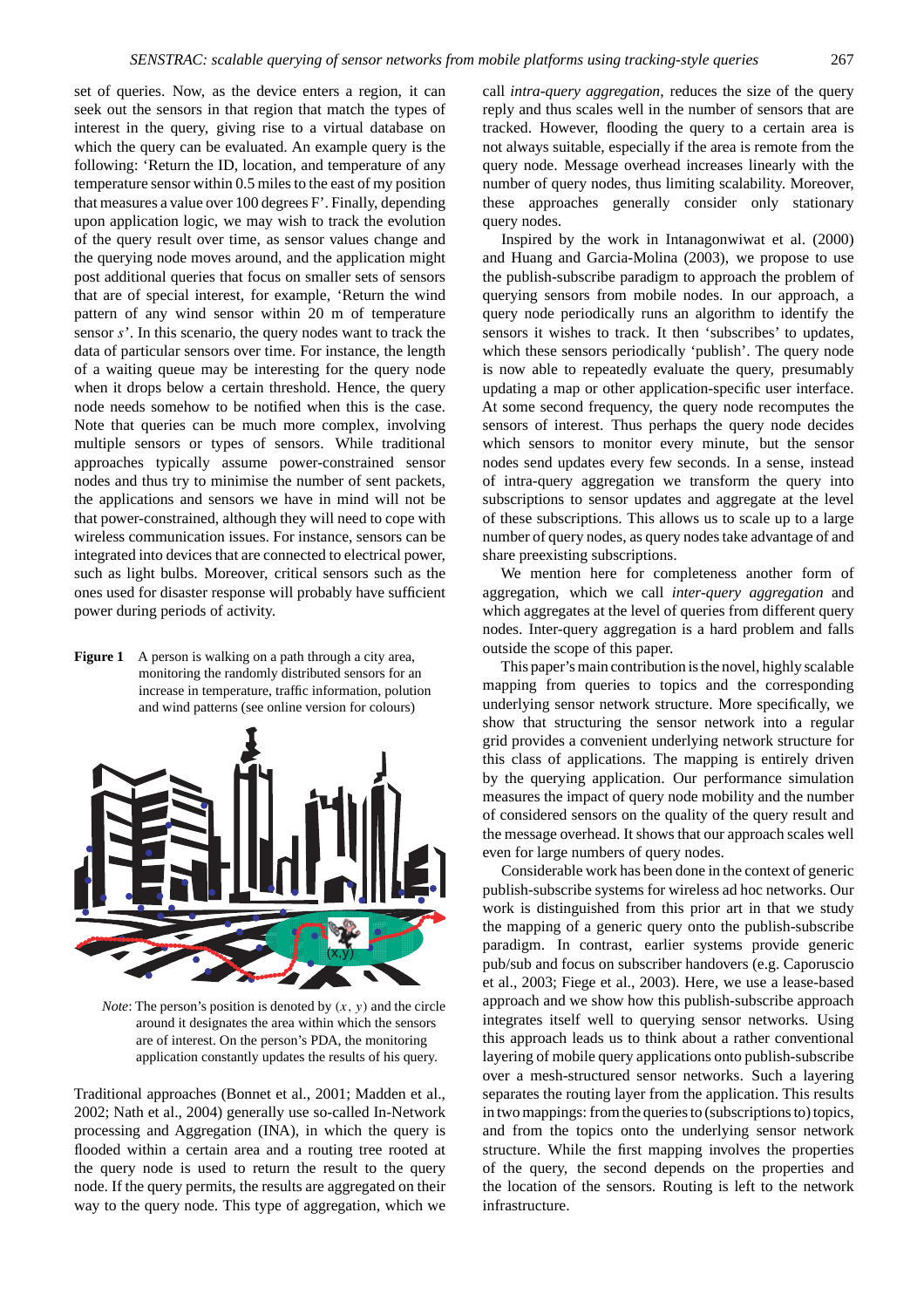The contributions of this paper are thus twofold:

- 1 it proposes a publish-subscribe-based approach as a natural way to scalably query sensors from mobile platforms and track their sensed values over time
- 2 it suggests a highly scalable mapping from queries to topics and the corresponding underlying sensor network structure.

More specifically, we show that structuring the sensor network into a regular grid provides a convenient underlying network structure for this class of applications.

The remainder of this paper is structured as follows: In Section 2 we define a query model. Section 3 discusses how to generate the result of the query, in particular the mapping from query to topic and from topic to the underlying sensor network. In Section 4, we present SENSTRAC and we show the corresponding simulation results in Section 5. Section 6 puts our work in larger context with existing work and Section 7 concludes this paper.

## **2 Query model**

We consider queries that track sensor data over time; as updates are received, the result of the query continuously evolves. Early results of the query may not be entirely accurate but converge rapidly towards an accurate result as more sensors relevant to a query are located and updates are processed. Mobility can also introduce transient inaccuracy. In this sense, our query model is different from the so-called one-shot query model traditionally used to query sensor networks. We believe that it reflects the needs of many types of applications running on mobile platforms, especially applications monitoring state within the sensor network.

We say that a query *depends on* a sensor if this sensor's value is required to compute the query result. Conversely, we say that a sensor is *included* by a query.

Typically, queries are constrained by geographical boundaries – generally somewhere in the proximity of the query node. The geographical boundaries are defined by the query node's Area of Interest (AoI). For simplicity, we consider a two-dimensional AoI, which is represented by the smallest square<sup>1</sup> that includes all affected sensors; the generalisation to three dimensions is straightforward. The AoI generally moves with the query node.

We also assume that the sets of sensors upon which a query depends overlap considerably between two instances of a query from the same query node, unless the AoI is explicitly reassigned by the query node. In intuitive terms, we assume that the query nodes move at a moderate speed (e.g. walking or running speed), although our approach could also support faster-moving query nodes. Generally, the query node speed that can be supported also depends on the transmission range. The larger the transmission range, the longer two nodes are likely to be within each other's transmission range.

We support any query that depends on current and future values of a set of sensors; queries that ask for sensed values in the past are not supported. Once a query is running, sensor data is tracked as it evolves, however, hence queries can depend on a sequence of values from a sensor. For instance, the query node can ask to be notified when any temperature sensor detects a drop exceeding 60 $\degree$  F.

Clearly, not all queries can be answered with the same efficiency and accuracy. For instance, queries that contain observer-dependent predicates (Babaoglu and Marzullo, 1993) may (temporarily) miss the detection of this predicate and thus return an inaccurate result. Since updates are communicated via messages to the query node, the evaluation of observer-dependent predicates depends on the order in which these messages are received. The problem of observer-dependent predicates is a general one in distributed systems and not limited to our model, but it does require attention. In our model, accuracy is a complicated function of update rate, mobility rate, transmission ranges and nework load; here, we explore the question using simulations.

We now turn to the question of query representations. Notice that these representations – and in particular the table definitions associated with them – are independent of the underlying communication paradigm. This has the important benefit that the underlying communication paradigm is transparent to the user.

## *2.1 SQL syntax*

Queries are expressed in traditional SQL syntax (Bonnet et al., 2001). They depend on a set of tables defined across the sensor network that conceptually represent the available data. Figure 2 shows the core table. Notice that a sensor can have multiple types, provided that it has a different ID for every type (e.g.  $SID = 1$  and  $SID = 4$ ). Nonetheless, for simplicity, we assume in the remainder of this paper that a sensor has a single type.

#### **Figure 2** The SensorTypes table contains the ID (SID), the coordinates (LOCX, LOCY) and the type of the sensors

| <b>LOCX</b> | <b>LOCY</b>    | TYPR        |
|-------------|----------------|-------------|
| $\times$ 1  | y1             | temperature |
| x1          | v1             | queueLength |
| x2          | v2             | temperature |
| x3          | V <sup>3</sup> | temperature |

The SensorTypes table (and other tables defined below) are not 'stored' at any single location. Instead, they can be considered as 'virtual'tables. Indeed, the way the information in these tables is collected and stored is the main focus of this paper.

From the definition of the SensorTypes table it becomes immediately clear that the AoI is defined by the  $x$  and  $y$  coordinates found in the columns LOCX and LOCY. The definition of the SensorTypes table needs to be communicated to the query node as a template form (potentially in XML format). Revisiting the query example from the introduction leads to the following SQL expression (SQL keywords and column names are written with uppercase letters):

```
SELECT Temperature.VALUE, Temperature.SID,
       SensorTypes.LOCX, SensorTypes.LOCY
FROM Temperature, SensorTypes
```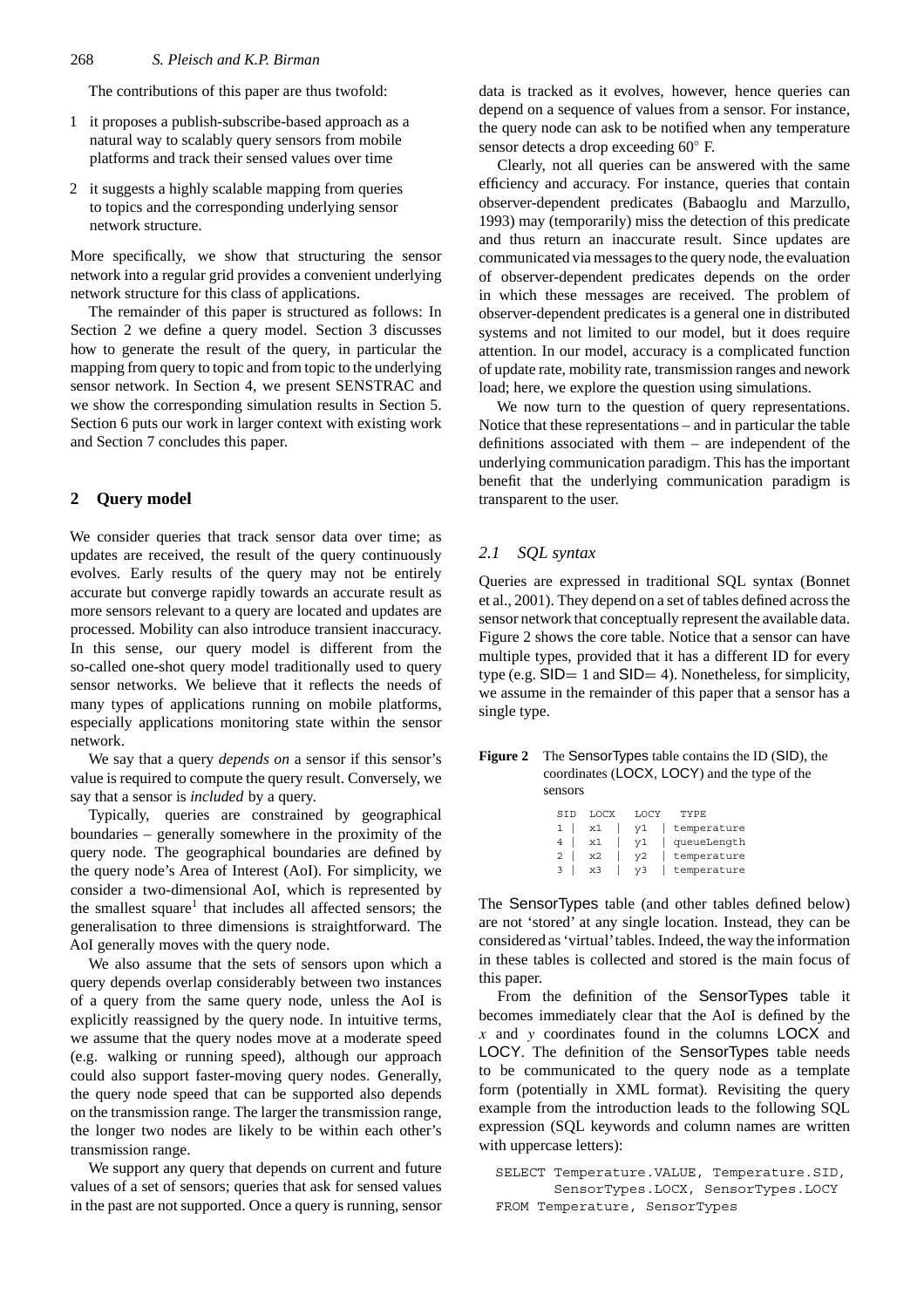```
WHERE Temperature.SID = SensorTypes.SID
 AND SensorTypes.LOCX
     BETWEEN xcoord1 AND xcoord2
 AND SensorTypes.LOCY
      BETWEEN ycoord1 AND ycoord2
 AND VALUE > 100F
```
This query returns the temperature, ID and location (in x and y coordinates) of all sensors whose x and y coordinates lie in the interval [xcoord1 ...xcoord2] and [ycoord1 ...ycoord2], respectively. For every sensor type there exists a virtual table that contains the columns SID, VALUE, which contains the latest measured temperature value and TIME. The example refers to the table of temperature sensors (i.e. TYPE = temperature). Again, the definition of this table can be communicated to the interested query nodes upon arrival in the relevant area. This is discussed in the next section.

#### **3 Querying the sensors**

Traditionally, a tree-based in-network aggregation protocol queries sensors by flooding the entire query within the AoI.<sup>2</sup> While this works well for a single or small number of subscribers, it does not leverage the fact that multiple subscribers may require a reply from the same sensor. In other words, it is generally very hard to combine the queries from two different subscribers. Hence, such an approach does not scale well in the number of subscribers. On the other hand, it does a good job of supporting intra-query aggregation; particularly if aggregation can be applied and not all results are needed by the subscriber.

A major focus of our work is scalability. Hence, the above approach is not completely satisfactory once the number of subscribers scales beyond a small number.

Moreover, tree-based in-network aggregation works best if the AoI is centred around the query node. However, we can easily imagine cases in which the AoI may not include the location of the query node and may not be directly accessible from the query node, for example, if it is located in the next valley in a mountainous region. In this case, flooding is no longer the most suitable and efficient query distribution mechanism.

The alternative explored here uses the publish-subscribe (pub/sub) communication paradigm to collect query results. Pub/sub is a widely used communication paradigm and a variety of specifications have appeared over time (e.g. Hapner et al., 2002; Oki et al., 1993). Its most important feature is the decoupling of the message sender from the receivers, and the asynchronous nature of the communication. In its simplest form, publishers (the sensors in our case) publish messages to a particular *topic*, while subscribers (query nodes) subscribe to all the topics that match their interests. The pub/sub system acts as an intermediary, hence the publisher does not need to know the subscribers. If the subscriber looses interest in the messages published on a particular topic, it unsubscribes from the topic. Many pub/sub systems provide message filtering on topics, which allows a subscriber to specify his interest in more detail. Only messages that match the topic and also pass the filter are delivered to the subscribers.

In contrast to the traditional pub/sub systems, our subscriptions are lease based, that is, they time out after

a certain time. As a consequence, we do not explicitly support the unsubscribe method traditionally present in pub/sub systems. Indeed, unsubscribe only makes sense if it is guaranteed that the unsubscribe eventually removes all subscriptions. In a mobile system, this cannot be ensured and thus seems too much of a constraint to be supported.

Querying sensors using the pub/sub paradigm requires that we implement two different mappings (see Figure 3(a)):

- 1 the mapping from the query to topic subscriptions
- 2 the mapping from topics to the actual sensors

These two mappings are not entirely independent; a particular choice in one mapping may influence the choices in the other. While

- 1 is a more abstract, high-level mapping (Section 3.1)
- 2 is concerned with implementing pub/sub and thus structuring the sensor network (Section 3.2) to provide efficient pub/sub.





#### *3.1 Mapping queries to topics*

The mapping of queries onto topics involves a trade-off between the number of subscribed topics and the number of messages unnecessarily delivered to the subscriber. Every topic relevant to a query incurs the cost of subscribing to it. In contrast, subscribing to a topic to which sensors not included by the query will publish values can result in situations in which undesired messages are delivered to a query node, forcing it to filter and discard them. Ideally, the query node attempts to minimise the number of sensors from which it receives messages as a result of its topic subscriptions. Due to the properties of pub/sub and the lack of a priori knowledge of the present sensors, the relevant sensors are not explicitly known to the query node. Rather, the query node can only estimate which sensors are considered based on the topic.

A trivial mapping is to allocate one topic to every sensor. Such a mapping can efficiently handle sensor-specific queries, but creates huge numbers of topics, a source of potentially high overhead. More interesting are topics that permit a query source to subscribe to multiple nodes: individual topics to which a group of sensors publish. This raises the question of the most appropriate grouping(s). Since the query node defines an AoI for its query, grouping the sensors according to geographical regions makes sense, but several other groupings are also worth considering. Insofar as it is very likely that the query node issues queries that depend on types of sensors, it might be useful to support a topic grouping at this granularity. Another grouping might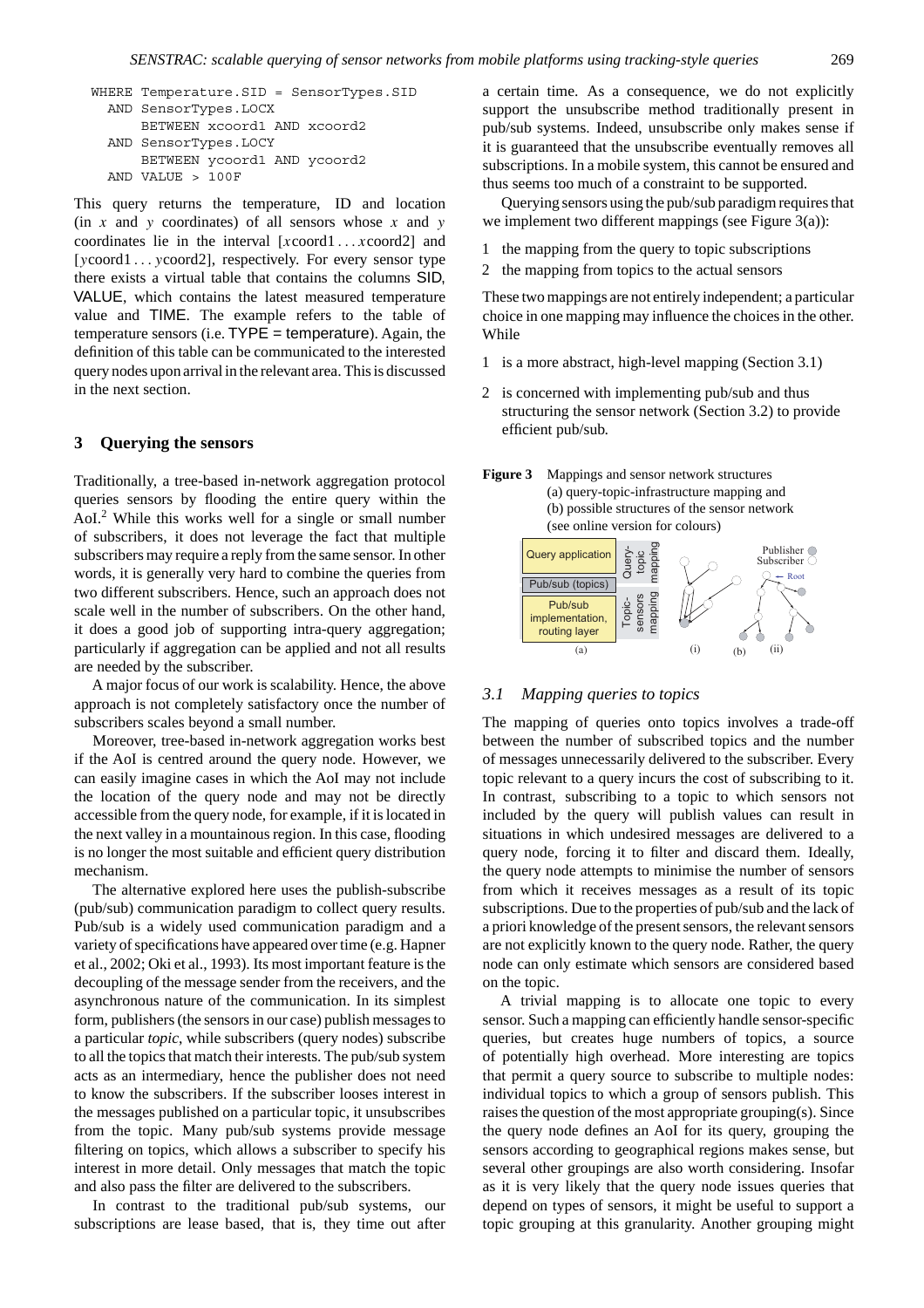be based on related sensors. This latter grouping presumes intimate knowledge on the relations among the sensor types. For instance, it may make sense to combine temperature sensors and sensors measuring wind patterns, as these types of sensors are likely to be queried at the same time in order to detect fires. Finally, any of the above grouping strategies can be combined.

Since for any query the primary selection criteria on the sensors is theAoI, it makes sense to first group the sensors into geographic areas and then to assign topics within each area. This limits the geographic span of the sensors that publish to a topic, improving the scalability in the size of the sensor field. Indeed, assume that subscriptions involve sensors spread over a huge area. Lacking a geographic hierarchy, we would face obvious scalability problems. The difficulty here is to find a geographical grouping that maps closest most query nodes' typical AoI. The simple grouping considered here is that of a grid of cells. Within a cell, sensors can then be organised into groups according to their types. Using this grouping, queries can be quite easily mapped onto topics.

Depending on the topics, additional infrastructure may be needed to make sure that nodes can compute the mapping from query to topics. In order to perform the mapping, query nodes (and potentially sensor nodes, if they perform the mapping) have to be aware of the available topics. If topics are chosen in some non-deterministic way, then this information needs to be explicitly communicated to the query node. To simplify the identification of topics and to avoid having to explicitly send topic names around in the network, we define a one-to-one mapping between topic names, types, IDs and geographical regions. Assume, for instance, that a topic is defined for every cell in a grid overlaying the sensors. Such a topic could have the same name as the corresponding cell, for example, *B-4*, while temperature sensors in this cell publish to topic */B-4/Temperature*. Revisiting the SQL query in Section 2.1 results in a subscription to topics */B-4/Temperature, /B-5/Temperature, /C-4/Temperature* and */C-5/Temperature*, assuming that the AoI is covered by cells *B-4,B-5,C-4* and *C-5*.

#### *3.1.1 Aggregation and filters*

INA can greatly reduce the number of messages sent in the network (Madden et al., 2002). However, in the pub/sub communication paradigm, in-network aggregation is not a natural fit. Although filters derived from the queries can prevent the sending of useless messages, true query result aggregation is not possible. Assume, for instance, a query that asks for the maximal temperature in a region. Traditional pub/sub cannot process the query in the network and hence it cannot compute the maxima. The reason for this is that filters are applied to single messages and generally do not store state between messages, as is generally needed for computing aggregation functions such as MAX. Indeed, this separation of routing and query application is a major focus in this paper. This is not necessarily a drawback: many application areas, for example, scientific observations, require the entire set of data from included sensors for later postprocessing or verification, rather than an aggregate of the same data.

Yet, filtering can still occur. Assume that the query is mapped onto a topic that covers a larger area than the AoI. In this case, a filter can be defined that only lets pass messages from sensors located within the AoI. Some of these filters can be generated automatically from the query by converting predicates on columns (in the WHERE clause of the SQL statement) to filters. For instance, predicate 'VALUE > 100' in the example of Section 2.1 could be converted into the corresponding filter. This requires that the update messages from the sensors have a format known to the query node (or the mapping engine generating the filters), perhaps including the column names as attribute names in update messages. Knowing the topics to which the update message is published allows any node to infer the type of the sensor.

#### *3.2 Structuring the sensor network*

In this section, we present our pub/sub architecture for query applications in sensor networks and discuss the kind of topics that can be efficiently supported.

Sensors and query nodes communicate by establishing (mobile) wireless ad hoc networks. Nodes within transmission range of each other can communicate directly. More distant nodes rely on other nodes to forward messages. A routing protocol sets up a route between a sender and a distant destination.

In such settings, a pub/sub architecture can use peer-to-peer-based communication among subscribers and publishers, or it can rely on brokers that intermediate between subscribers and publishers. While the peer-to-peer-based architecture has the advantage of balancing the load more evenly across the sensor network, it suffers from disadvantages in terms of scalability. Indeed, this communication pattern prevents subscribers from taking advantage of already existing subscriptions. Instead, each subscriber needs to explicitly connect to the publishers. In a sensor network, it is also highly likely that even geographically close subscribers establish completely different routes to the same publisher. As a consequence, any published message is forwarded along both paths to these subscribers. However, instead of sending two messages, it is more efficient to send only a single message along a common path, and only then duplicate the message if the paths to the subscribers separate. Shared paths thus reduce the number of transmissions by intermediate nodes. This can be achieved by relying on intermediate brokers, which take over the role as 'routers'. Updates are sent as a single copy between brokers and only need to be duplicated for the last part of the routing path, namely from the broker to the subscribers. Moreover, the broker does not need to forward a new subscription if it already has existing subscriptions that consider all topics that are in the new one.

On the routing level, peer-to-peer-based architectures incur high route maintenance costs, as they need to maintain many routes between publisher and subscriber pairs. Maintaining routes in mobile environments is expensive, in particular if the publisher or the subscriber is mobile. Moreover, discovering a route to the publisher may be costly, especially if the publisher is far away, and may involve flooding parts of the network.

In contrast, a broker-based architecture can establish routes between pairs of brokers. Since in our setting the sensor nodes are (mostly) stationary, brokers should be positioned on those. Using an overlay network that primarily routes messages between brokers has the distinct advantage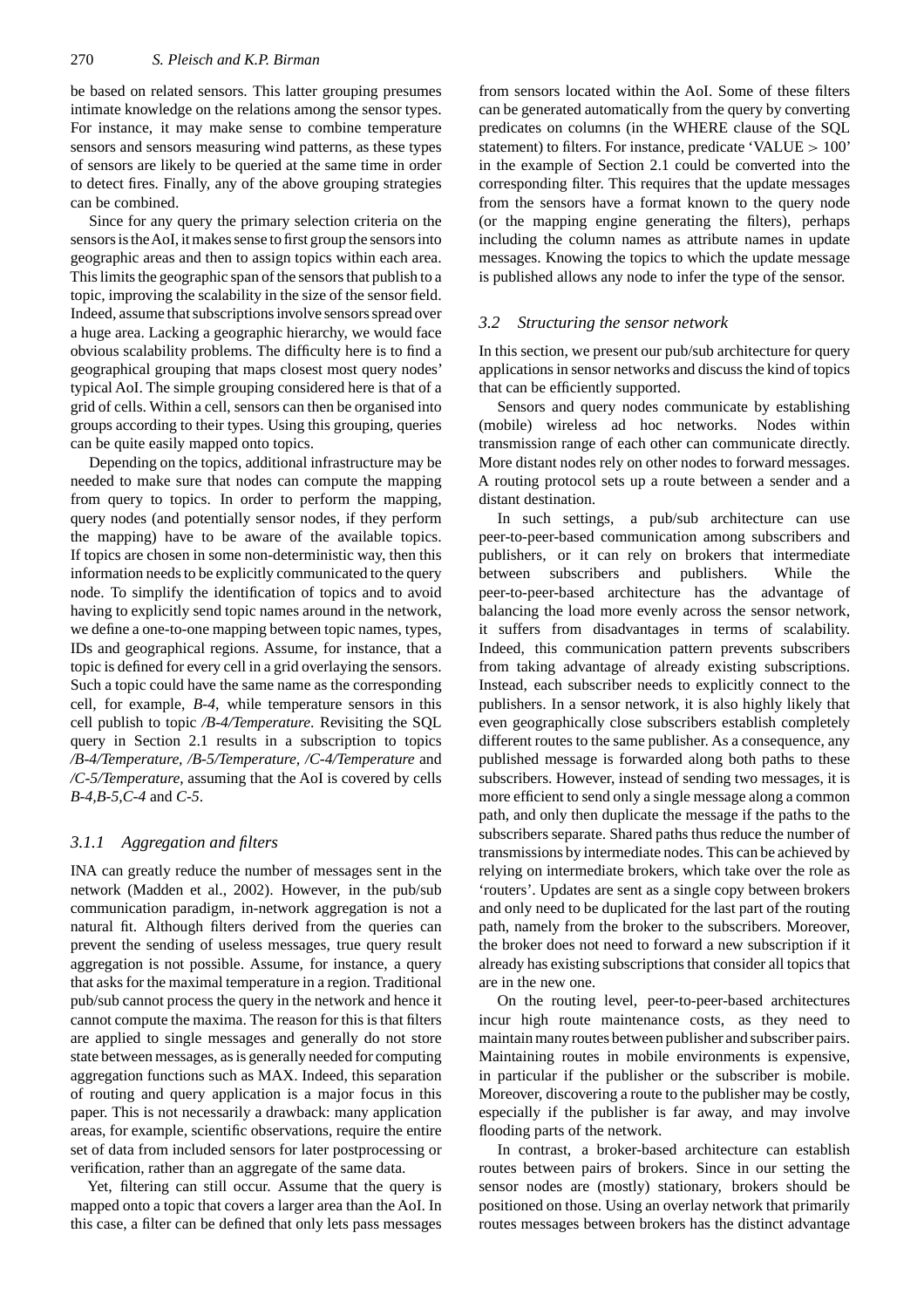of keeping a large part of the routing infrastructure stable and only modifying the relatively short routes that suffer from mobility, that is, the routes between subscribers and brokers. By reusing existing routes as much as possible, the route maintenance cost is distributed over multiple subscriptions. Moreover, the brokers will eventually be well-known in the sensor network and many sensors will have routing information to the brokers in their routing table. In comparison, some peer-to-peer-based architectures require nodes to store routing information to all publishers.

The remainder of this section looks more closely at peer-to-peer-based pub/sub architectures, exploring three scenarios (pub/sub over point-to-point, over tree-based and over multicast communication) and giving reasons that make them not practical in our setting. We then present our broker-based pub/sub architecture (Section 3.2.1).

*Pub/sub over point-to-point*: we considered, but decided against using point-to-point messages (e.g. using AODV routing (Perkins and Royer, 1999)) to communicate subscriptions (see Figure 3(i)) and the updates between single publishers (i.e. sensors) and the subscribers (i.e. query nodes). The core issue is that query nodes are mobile and thus a huge routing overhead is incurred. Moreover, if a publisher is interested in the updates of multiple sensors (as is typically the case for generic queries), it needs to send a point-to-point message to every publisher in order to subscribe to this sensor. Clearly, this does not scale well even for a small AoI and our earlier work has shown that the network gets overloaded and thus packets are dropped in the sending buffers of the nodes. We will not further explore this option.

*Pub/sub over tree-based approaches*: another option is to build an overlay routing tree either

- 1 rooted at every publisher
- 2 rooted at the subscribers.

Approach (1) constructs one routing tree per publisher (see Figure  $3(b)(ii)$ ), in which the subscribers are generally located at the leaves of the tree (some subscribers may act as intermediate nodes). If a subscriber moves, then the routing tree of every included publisher needs to be adjusted, which leads to a high route maintenance overhead. Moreover, route discovery requires that the publishers find at least one node that knows a route to the tree. If the publisher is very far from the subscriber, route discovery can become expensive.

Approach (2), inspired by prior research on in-network aggregation (Heidemann et al., 2001; Madden et al., 2002), constructs a tree for every subscriber (see Figure 4(iii)). The subscriber floods its subscriptions into the sensor network, with the relevant publishers responding along a tree structure implicitly built during the flooding phase. This scales well in the number of included publishers, but not in the number of subscribers, due to the need for one flooding broadcast per issued subscription. It is suitable for stationary subscribers, but lacks appropriate support for their mobility, making tracking sensors over time costly. To adjust to subscriber mobility, one could imagine a so-called proxy root that forwards the results to the subscriber. This requires that a path exists from the proxy to the subscriber. Moreover, every subscriber potentially uses another proxy, which does not scale well, raising again route discovery and maintenance

issues. Both Approaches (1) and (2) are not explored any further. A representative finding, comparing Approach (2) with the algorithm we favoured, appears in Figures  $6(g)$ and (h).





*Pub/sub over multicast groups*: the above approaches all set up routing infrastructures dedicated to single publishers or subscribers, or both in the case of the point-to-point approach. They all suffer from drawbacks in our model. Hence, we now study an approach that implements pub/sub on top of multicast groups such as provided by MAODV (Royer and Perkins, 1999). Publishers and subscribers express their interest in a particular topic by joining the corresponding multicast group and thus become a *member* of this group (see Figure 4(iv)). All messages are published to the entire group; hence, the publishers (in our case the sensor nodes) also receive the messages, which adds additional load on the network. This is especially the case if the sensors are on the path between two query nodes in the multicast tree. In general, the load increases with the number of members. It also increases with the number of nodes that route updates between members of the group, without being part of the group themselves.

The route discovery problem is also prominent in this approach. To join a group, the subscriber contacts any member of the group, which is reasonably efficient only if a member is in proximity of the subscriber or if the subscriber, or any other node close by, knows how to find a member of the group.

Finally, maintaining the multicast group is expensive in terms of message overhead. Frequent changes as caused by the mobility of the subscribers may incur a high overhead. We will not further pursue this approach.

## *3.2.1 Broker-based architecture*

Having ruled out the use of peer-to-peer-based architectures, we now present the architecture that we will explore further. To address the route discovery and maintenance issues we use a broker-based architecture, in which some sensors are designated as brokers with a special role that we address below. The first issue that arises is how to position the brokers in the network. As queries use the AoI as primary criterion (see Section 2), we cluster the network into geographic regions. We thereby assume that the sensors know their approximate coordinates, either by using on-board GPS or by inferring their location from their neighbours (Moore et al., 2004). The clustering can either be static or dynamically computed. We adopt a static clustering by overlaying a static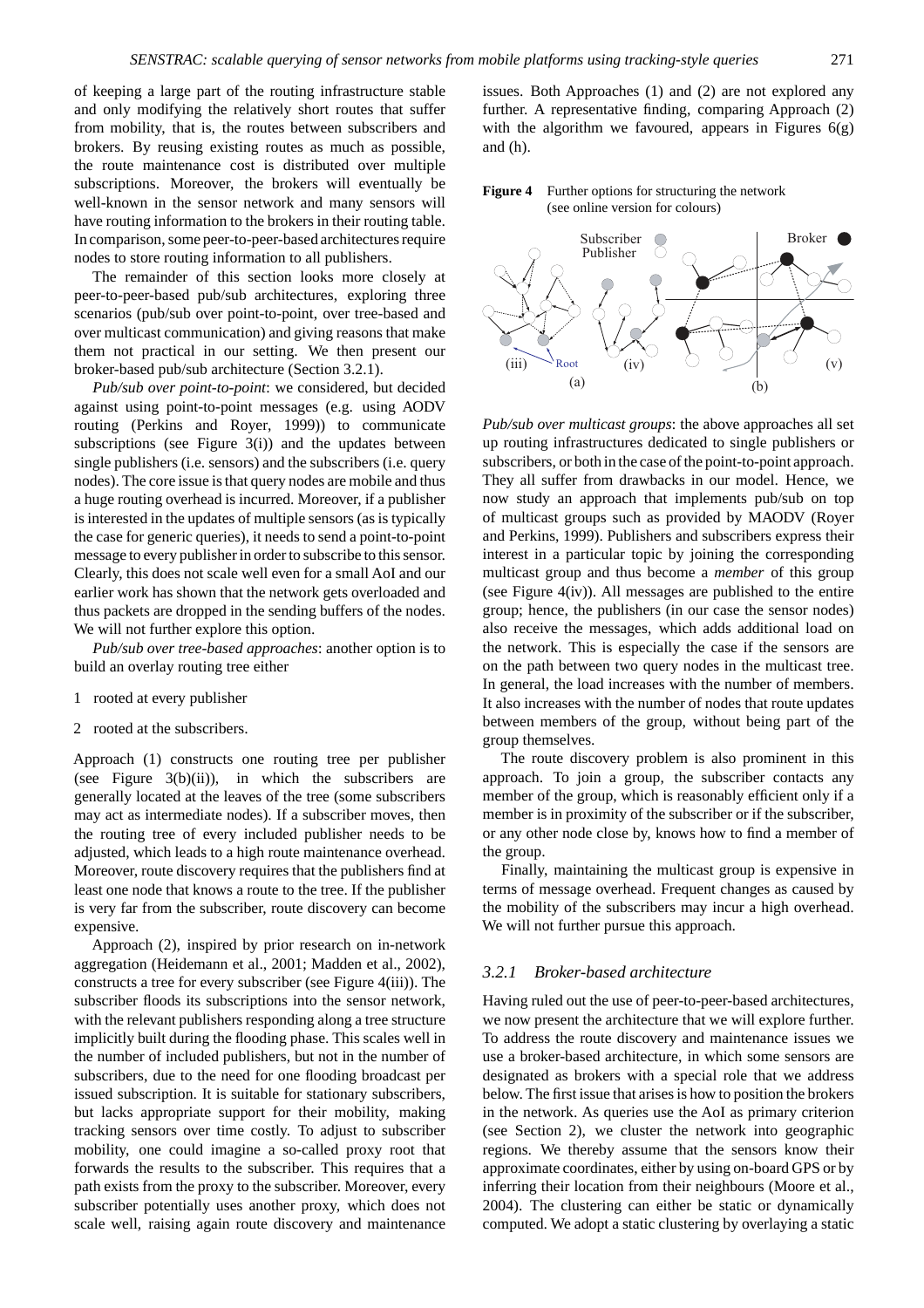grid over the sensor space, dividing the latter into a set of *cells*. The important advantage of static clustering is that every node a priori knows the clustering and can compute another node's cell ID solely based on this node's coordinates. In contrast, dynamic clustering dynamically arranges the sensor nodes into clusters according to some criteria. As a consequence, the clustering needs to be communicated to the query nodes.

Each cell contains one or, in the case of partitions within the cell, multiple brokers. Publishers send updates to the broker in their cell (or in their partition within their cell). Subscribers send their subscriptions to any close broker (see Figure  $4(v)$ ). The brokers communicate updates and subscriptions among them, along the 'logical' communication links represented by dashed lines in Figure  $4(v)$ . Hence, the communication between cells is routed through the brokers.

The selection of brokers is an interesting topic, but outside of our scope here. We will explain how to select brokers later when we present our implementation.

#### *3.3 Combining the two mappings*

In the previous sections, we have discussed possibilities for the query-topic mapping (upper mapping) and for structuring the sensor network (lower mapping). In principle, any combination between the two mappings is possible. For instance, we could create one topic per sensor in the upper mapping, and structure the network such that all sensors are in the same multicast group, or we could create group topics and acquire updates using the point-to-point approach to implement pub/sub. However, not all combinations make sense and the two mappings are actually not independent from each other.

Our discussion in Section 3.2 has shown that the lower mapping drives the decision of the best mapping. As we have proposed a broker-based architecture based on a grid of cells, we define a topic structure that matches this choice. On the first level of the topic hierarchy are the topics that refer to cells. Then, on the second level, topics can be defined based on the type of sensors or any other criteria that is adequate for the sensors in the cell. For instance, topic '/B-4/Temperature' refers to all temperature sensors in Cell B-4.

A special case arises if the query considers a single or small number of sensors. In this case, we could define single sensor topics and map the query to the corresponding topic(s). However, single sensor topics need to be defined at the second level or higher of the topic hierarchy. This simplifies the routing of the subscription to the correct broker. Otherwise, routing subscriptions to the broker will require that each intermediate broker knows the location of the sensor. Another approach is to subscribe to a more general topic and to define a filter based on the SID attribute (see Section 3.1). As queries to specific sensors are rare, we use this approach.

#### **4 Senstrac**

In this section, we present the system we implemented. A general principle is that all data related to maintaining the routing and pub/sub infrastructure (e.g. subscriptions) stored at any node expires after some time, unless it has been updated or renewed in the meantime. We use this approach to make sure that the data referring to crashed or unreachable

sensors (sensors to which the current sensor does not have a communication path) eventually disappears from the system. Hence, after a node failure all traces of this node will eventually be removed. Also, the system may temporarily be in a transitional phase. Tagging data with an expiry date allows the system to leave transitional (suboptimal) states and arrive at (optimal) stable states.

#### *4.1 Structure of sensor network*

We distinguish between *intra-cell* and *inter-cell* routing, using a variant of the landmark hierarchy (Tsuchiya, 1988). Intra-cell routing addresses the routing infrastructure among the (sensor) nodes within a particular cell. Inter-cell routing, in contrast, governs the routing among the cells.

*Intra-cell routing*: the scope of messages sent in the context of intra-cell routing is limited to that particular cell. Flooded messages generally travel one hop into the next cell. Any node that receives a flooded message from a foreign cell does not echo this message.

In the intra-cell routing scheme, we rely on a *leader* node. Leaders handle routing, while brokers are query processing intermediaries. Although we will use the leaders as brokers in our implementation, we use different terms because one could imagine using different nodes for these different roles. For instance, in some settings one may prefer to use a specially powerful node as a broker. The leader is selected dynamically, according to a certain criteria. This criteria needs to be deterministic and can be, for instance, the node with the lowest ID among the nodes proposing themselves as leaders. Every leader periodically floods a leader hello message to the cell. Upon reception of the leader message, the sensors in the same cell build a shortest path tree rooted at the cell leader (see Figure 5). Leaders can change over time. For instance, if one leader is running low on resources, it can stop proposing to be a leader, and eventually another node will take over (Heinzelman et al., 2000). The same mechanism also handles leader failures.



**Figure 5** Intra-cell routing (solid lines) and inter-cell overlay network (dashed lines) (see online version for colours)

Partitions within a single cell in the sensor network may lead to multiple leaders (e.g. Cell B-1 in Figure 5). These partitions may have been artificially introduced by subdividing the grid into cells. Partitions may merge once communication links are reestablished and a single leader will emerge. Otherwise, multiple leaders (one per intra-cell partition) persist. They will be able to communicate through leaders of other cells, as discussed in the next section.

*Inter-cell routing*: inter-cell routing governs communication among the leaders of different cells. All messages are sent from and directed to a leader. We use two mechanisms by which leaders learn of the existence of other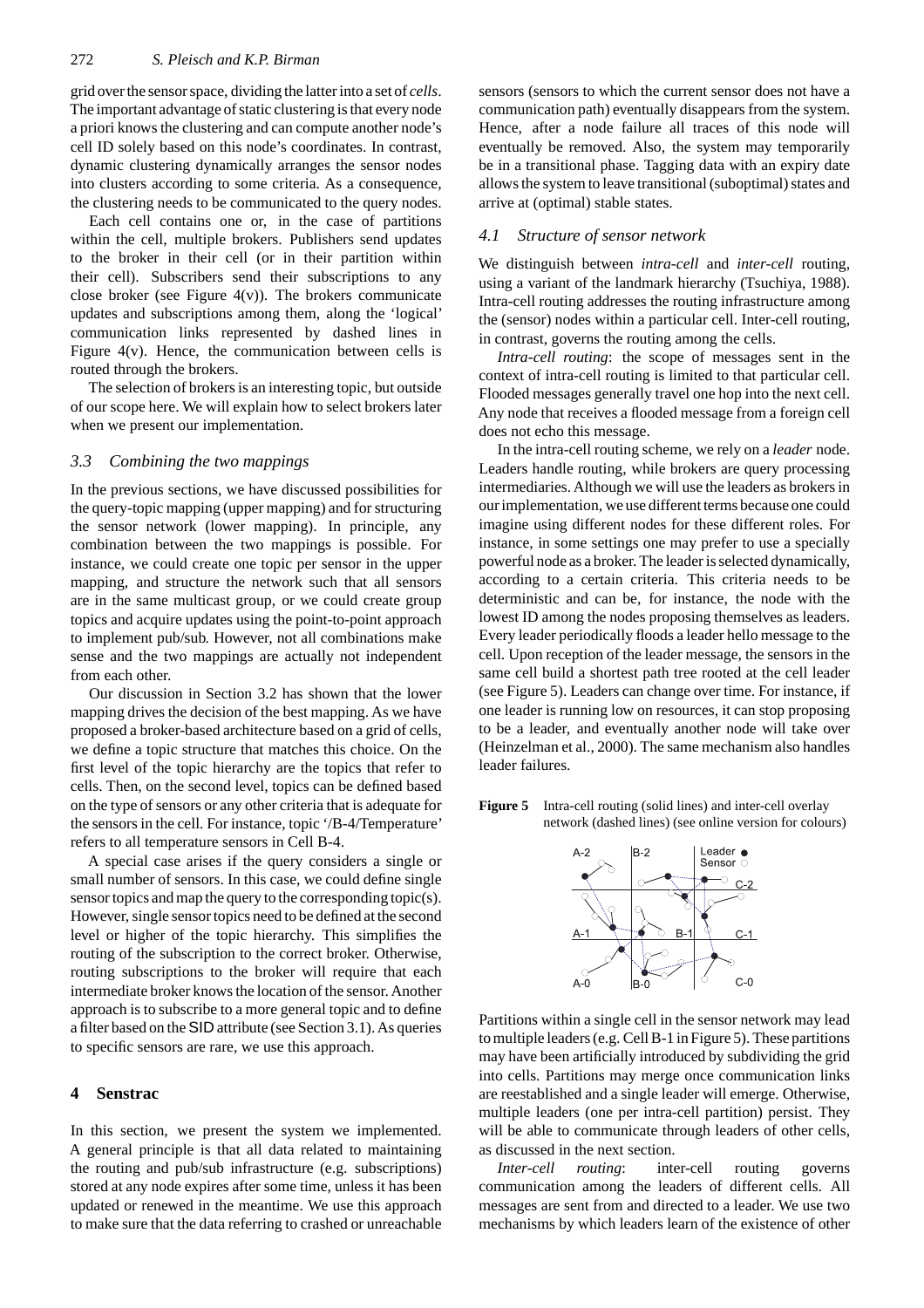leaders. The first periodically forwards leader hello messages overheard from neighbouring cells to the leader of this cell. We call the leaders of neighbouring cells, of which the leader learns, *neighbour leaders*.

The second is based on gossiping leader information among neighbour leaders. Periodically, a leader chooses a random subset of all leaders it is aware of within a certain range (measured in leader hops, that is, the number of intermediate leaders before getting to the destination leader) and sends it to a random number of its neighbour leaders. Gossiping leader information results in an overlay mesh among the leaders (see Figure 5).

We use the Ad hoc On-demand Distance Vector (AODV) (Perkins and Royer, 1999) routing protocol for gossiping and, in general, for all messages (e.g. also updates) sent between two leaders. AODV has been designed for mobile ad hoc networks. As our sensors are relatively stationary we set AODV's configuration parameters to conservative values, thereby minimising the message overhead while still handling some degree of sensor mobility. Clearly, other routing protocols are also possible (e.g. Li et al., 2000).

## *4.2 Implementing pub/sub*

A broker channels subscriptions and updates between interested parties. As noted, our implementation reuses the leaders for this second role. Sensors publish their updates by sending them to the cell leader (broker). Query nodes send their subscriptions to the closest broker, usually the one within the same cell.

Upon reception of a subscription, the broker adds the subscription to its subscription list. Then, it maps the subscription to the cells and subscribes to the broker that is on the shortest path to the broker(s) in the corresponding cells. This is done recursively until either no more subscriptions are available, or a broker has already subscribed to another broker for the same subscription. The latter test avoids loops in the subscription mechanism, which occur if the overlay broker routing table is incomplete at some brokers and does not contain the shortest paths, but some longer paths. In this case, suboptimal subscription decisions may be taken. However, this only occurs during transitional phases in the system (after link failures between brokers, or the failure or reaffectation of a broker).

Although loops are prevented in the subscription mechanism, update messages may still loop. We use a simple form of caching to prevent any broker from forwarding an update message more than once.

Having forwarded a subscription for a topic to another broker, a broker will not forward any new subscriptions on the same topic for some time t. This allows the broker to take advantage of already existing subscriptions and reduces the number of subscriptions sent between brokers. However, if the first subscription is lost, then no updates published to this topic will arrive during time  $t$  and the time until a new subscription is received by the broker. Hence, the value chosen for  $t$  balances a trade-off between reducing the number of sent subscriptions and the consequences of subscription message loss.

#### *4.3 Routing between query node and broker*

The query node periodically queries its neighbouring sensors for their leader. Recall that, in our implementation, a leader is also a broker, hence the query node receives information about the closest broker. Often, there will only be a single broker, but if it receives information about more than one, the query node picks one used previously, or otherwise breaking ties by favouring one that is closer (in hop count).

The routing between query node and broker takes advantage of the fact that each sensor node knows a route to the cell leader (broker) and thus easily can route the message from the query node to its leader. While the routing path from the query node to the leader is given, the inverse is not true. To forward the updates to the query node, we use the following approach: When intermediate sensor nodes forward subscriptions from the query node to the broker, they store a copy locally.<sup>3</sup> They then use the stored subscriptions to determine whether or not to forward an update from the broker to the query node. If an active subscription exists and the corresponding filters are passed, the intermediate sensor node rebroadcasts the update. The advantage of using broadcasts rather than point-to-point communication is that a parent node only broadcasts an update once, instead of sending it to all its children sensor nodes one after the other. Thus, the parent sensor node in the routing tree does not explicitly know its children nodes. Rather, it forwards the update based on the currently active subscriptions and the corresponding filters. This routing scheme is different from the approaches traditionally used in multicast trees.

When the query node moves, the routing path to the leader may be broken. As a consequence, the first sensor in the routing path from the query node to the leader periodically broadcasts a hello message during periods of broadcast inactivity. Any query node relying on this node for routing to the leader receives the hello message and uses it to detect a link breakage. If it detects a link breakage, it tries to establish a new route to the same broker, resending a previous subscription. Link breakages are only repaired between two subscriptions by the same query node. When a link breaks, the query node tries to reconnect to the same broker. If none of its neighbouring sensor node knows a path to this broker – indicating that the query node has changed cell – a new subscription is sent to the new broker.

#### **5 Simulation**

For our simulation we used JiST/SWANS v1.0.4 (Barr, 2004; JiST/SWANS, 2004), a simulation environment for ad hoc networks. Java applications written for a real deployment can be ported to the simulation environment and then placed under a variety of simulated scenarios and loads. Jist/Swans intercepts the calls to the communication layer and dynamically transforms them into calls to the simulator's communication package.

#### *5.1 Setup*

We consider a set of sensor and query nodes. While sensor nodes are stationary or relatively immobile, query nodes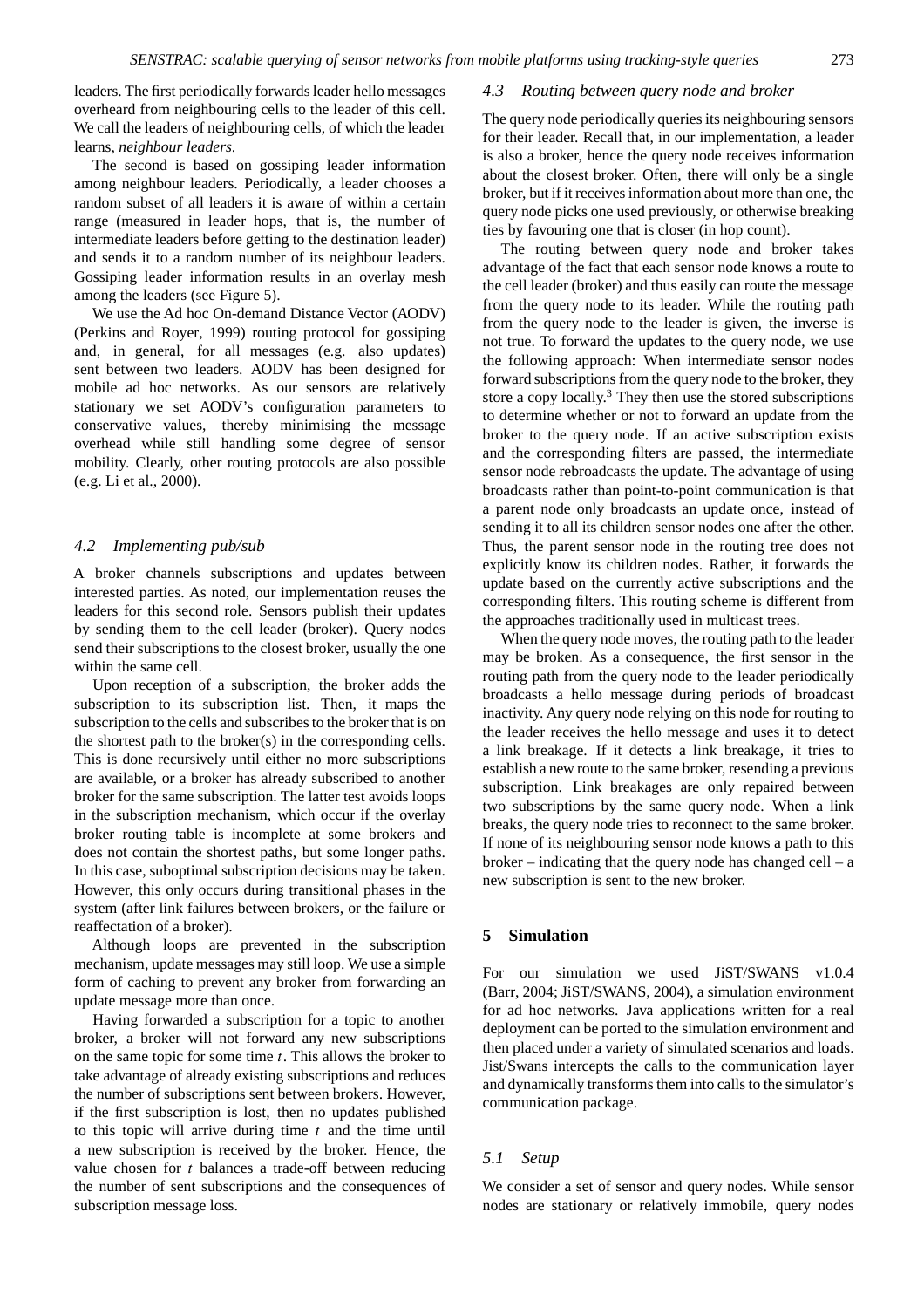are mobile. Communication between two nodes  $m$  and n occurs in an ad hoc manner and may be asymmetric, that is,  $n$  may be able to communicate with  $m$ , but the inverse may not be possible. The transmission range of a node is 88 m. We use a MAC protocol as defined in the 802.11b standard (IEEE, 1997), but without the RTC/CTS and ACK mechanism. Communication can be subject to interference, in which case the message cannot be received. Interference can occur without the sender being able to detect it (this is called the *hidden terminal problem* (Allen, 1993)).

Our work does not inject artificial packet loss, although we do model disconnections due to mobility, transmission range limits, and the hidden terminal problem just mentioned (using JiST/SWANS'*RadioNoiseIndep* package, which uses a radio model identical to ns-2). Unless otherwise mentioned, we use the default values defined in JiST/SWANS, such as a bandwidth of 1 Mb/s.

In general, the variance in a single node's simulation results for ad hoc networks is high. This is due to the many sources of randomness: distribution of the sensor nodes, the paths of the query node, the time the sensors send an update, etc. To compensate for this in the single query node case, the query node moves along a straight line from coordinates [200, 200] to [900, 900] in the field of  $1200 \times 1200$  m with origin [0, 0]. A total of 600 sensor nodes are uniformly distributed within the sensor field, which ensures, with high probability, that at least one route exists between any two sensor nodes. In other words, all sensor nodes are in the same partition (with the exception of partitions introduced by the gridding). For multiple query nodes, we use the random waypoint model (Johnson and Maltz, 1996) with a fixed speed and zero pause time, thereby removing the randomness caused by varying speeds and pause times.<sup>4</sup> We limit the scope of the query node's movement such that itsAoI does not extend beyond the field boundaries. This prevents unrealistic results due to the measurement setup.

The sensor and query nodes start up at random times and positions. When they are all up and running, we start our measurements (also called steady-state simulation).

## *5.2 Results*

In this section, we present the results of our simulation. The query node periodically, every 60 sec, sends its query, that is, subscribes to the relevant sensors. The sensors publish their current value every 50 sec. To enable the evaluation of our approach, every sensor reports the current time as its value. This value is then used to measure three types of sensor coverage, that is, the sensors from which the query node received an update of the corresponding type over all sensors currently in the AoI: *recent* denotes the ratio of sensors for which the query node has received an update within the latest subscription period (known value is less than 60 sec old); *1-stale* the ratio from which the query node has missed the update in the latest subscription period (60 to 120 sec old); and *n-stale* if the latest update is older (more than 120 sec old). N-stale is sometimes omitted for space reasons. The sum of recent, 1-stale and  $n$ -stale sensor coverage is 1, meaning that 100% of the sensors in the AoI are covered.

The sensors are added to the sensor field at times uniformly distributed between 0 and 100 sec and the cell size is

set to 300 m. The default AoI contains all sensors with coordinates 600  $\leq x, y \leq 900$  (corresponding to a single cell), amounting to roughly 40 to 50 sensors with a total number of 600 sensors, or with distance smaller than 200 m from the query node's position. All results give the average over 20 runs in different uniform sensor distributions. The approximate 95%-Confidence Intervals (CI) are: ∓0.05 for sensor coverage in the case of single query nodes;  $\mp 0.1$  for single query node with moving AoI;  $\mp 0.001$  for multiple query nodes and  $\mp$ 5% for message overhead measurements.

In the following, we evaluate the following properties of SENSTRAC: its behaviour in the face of query node mobility, its scalability, the impact of the mapping of the query to topics, and the message overhead. Unless explicitly stated otherwise, we use the above default values in our measurements.

## *5.2.1 Mobility*

We first look at the effects of the query node mobility on sensor coverage.

*Stationary query node and stationary AoI*: we start with the case of a single stationary query node located at position [200, 200], which thus always generates identical queries. The upper-most curve in Figure 6(a) shows the recent sensor coverage. Thus, the query node knows the most recent value of virtually all the sensors in the AoI.

*Mobile query node and stationary AoI*: the other three curves in Figure 6(a) shows the results for the same experiment, but with a mobile query node. The vertical lines in Figure 6(a) indicate the time at which the query node changes from one cell to the other. Such a cell change triggers resubscriptions to the broker of the next cell, which causes a temporary decrease in the sensor coverage (around 780 sec and from 1140 to 1260 sec). In Figure 6(b) we show the result for a single query node that uses the random waypoint model.

*Mobile query node and mobile AoI*: the graph in Figure 6(c) shows the case of a single query node travelling through the sensor field along a straight line. In this simulation run, the AoI travels with the query node. More specifically, the query node is interested in all the sensors that are within 200 m of its current position. Compared to the case of a stationary AoI, the moving AoI may involve at times more than one cell and thus requires to contact more than one broker. As a consequence, the sensor coverage fluctuates to a greater degree, and is generally slightly lower than in the case of stationary AoI. In the same graph, the forth curve (y2-axis) illustrates the lease-based nature of SENSTRAC. It displays the message overhead over time with 100 query nodes and shows that the increase in the message overhead eventually diminishes once all the subscriptions time out and update messages are no longer sent to the query nodes (around 1200 sec).

The next two graphs show the impact of the update rate and the speed on sensor coverage. In Figure 6(d) we use the same setup as in Figure 6(a), but the sensors send an update every 30, 50 and 70 sec. It comes as no surprise that the recent sensor coverage decreases with decreasing update rate. Similarly, the recent sensor coverage generally decreases with increasing speed of the query node. The results of this experiment, again with the query node moving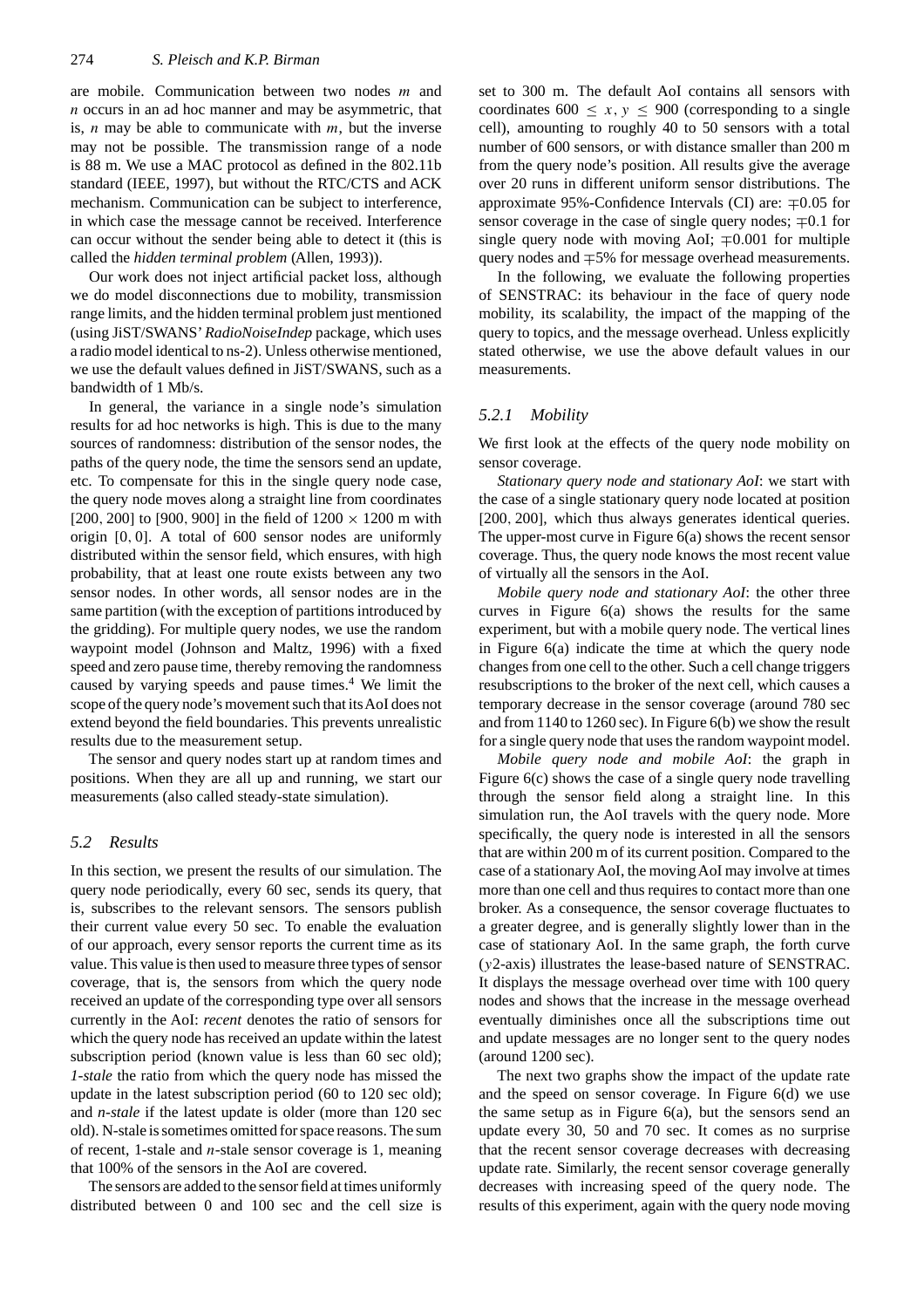**Figure 6** Single query node sending queries with AoI range 200 m and a speed 1 m/s (a) single query node (qn) with stationary AoI, (b) single query node uses random waypoint model, (c) single query node and AoI move along same line, (d) single query node, varying update rate (in seconds), (e) single query node, varying speed; (f) mobile AoI, (g) 700 sn, mobile AoI, comparison with INA and (h) sensor coverage comparison with INA

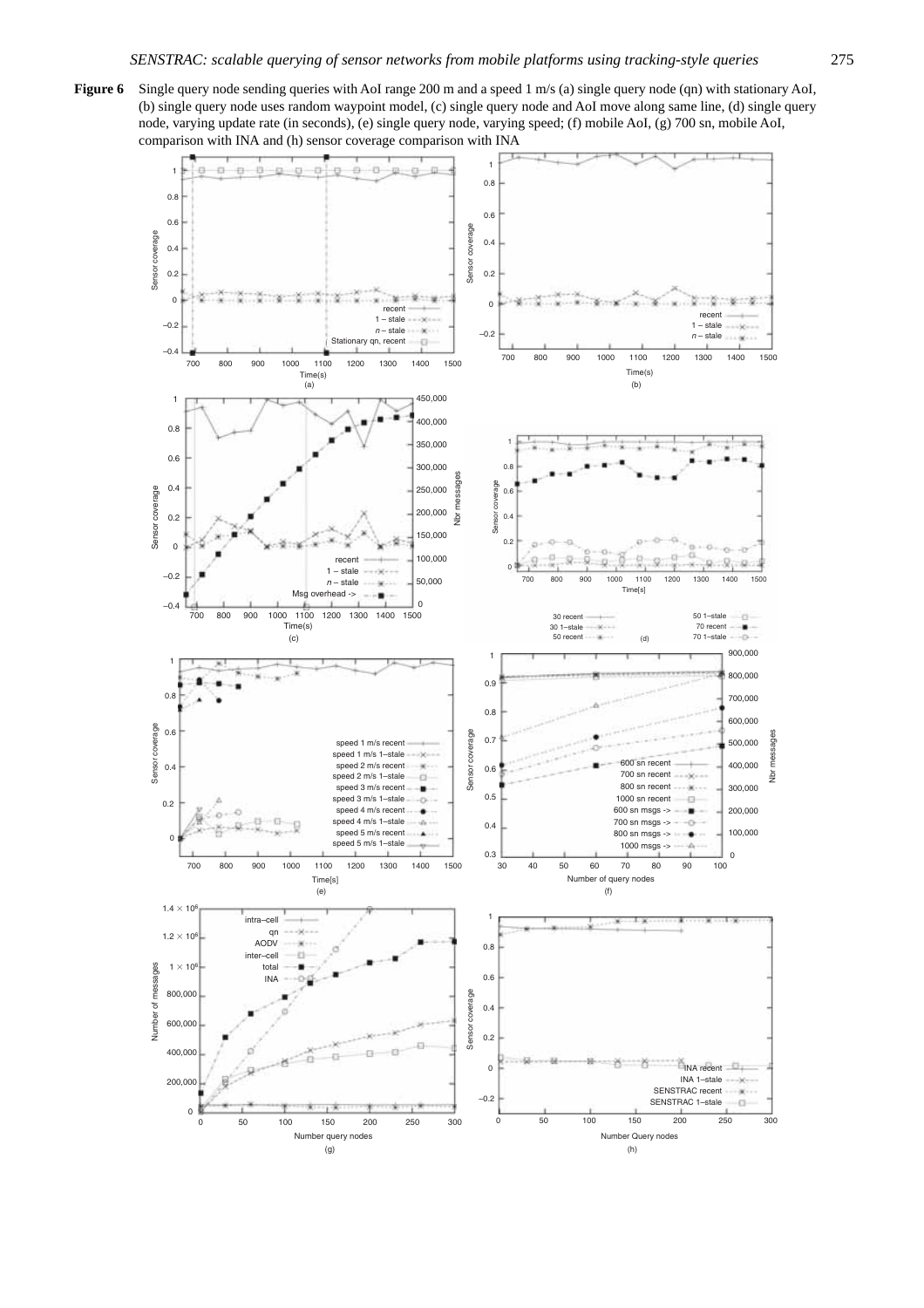along a straight line but with a stationary AoI, are shown in Figure 6(e). Notice that query nodes with higher speeds reach the end point of the line (at location [900,900]) faster and thus the simulation run stops earlier.

## *5.2.2 Scalability*

We now evaluate the scalability of SENSTRAC with respect to the number of sensor and query nodes. Figure 6(f) shows the sensor coverage (y1-axis) and the message overhead  $(y2-axis)$  averaged over time  $(1200 \text{ sec})$  and all the query nodes. It shows that the message overhead increases with increasing number of sensor nodes. Clearly, the more sensor nodes are within the AoI, the more updates are routed to the query node. However, the sensor coverage is nearly the same for all the considered numbers of sensor nodes. Moreover, the message overhead increases with increasing number of query nodes.

In Figure  $6(g)$ , we compare the message overhead of SENSTRAC with traditional tree-based In-Network Aggregation (INA). We consider 700 sensors and use the sameAoI with radius 200 m for both, and we do not aggregate query replies. Notice that the choice of this particular AoI is biased towards the INA approach. Since the INA approach uses polling, we flood the query at double the frequency than in SENSTRAC. Still, an updated sensor value may not be discovered in the INA approach for 30 sec in the worst case. We can see that the message overhead for SENSTRAC increases fast for low numbers of query nodes, but then the increase diminishes with increasing number of query nodes (see curve labelled 'total'). This is an indication for the scalability of our approach. Indeed, with a high number of query nodes it becomes more likely that a broker to which a query node sends a subscription already has an active subscription. This allows newly arriving query nodes to take advantage of existing subscriptions. In contrast, INA message overhead costs increase linearly with the number of query nodes. The two message types in SENSTRAC that add the most to the message overhead are the inter-cell messages and the query node messages (qn). The former result from sending updates between the brokers and include all the messages sent by intermediate hops, while the latter count the number of messages exchanged between

query node and the broker, including intermediate nodes. Moreover, intra-cell packets are the messages needed to maintain the routing structure within a cell and the updates sent to the cell leader. Finally, the AODV packets indicate the number of packets sent to maintain/discover the routes between the cell brokers. Total packets gives the sum of these packets.

Figure 6(h) shows the corresponding sensor coverage. SENSTRAC's recent sensor coverage is slightly higher than INA's for more than 60 query nodes. Notice that in the case of a single query node the sensor coverage for SENSTRAC considerably depends on the path chosen by the single query node (using the random waypoint model). Thus, the confidence interval is also greater  $(π0.02)$  in this case.

## *5.2.3 Mapping of query to topics*

In this section, we evaluate SENSTRAC with varying queries and cell sizes.

*Varying cell size*: Figures 7(a) and 7(b) highlight the impact of the cell size on sensor coverage and message overhead. Consider the curve for cell size 600 m in Figure 7(a). At time 1106 the query node changes from one cell into another, right at the intersection of four cells. As a consequence, the resubscription process leads to a sharp decrease in sensor coverage. Before this, no cell changes occurred and the sensor coverage was very high in comparison with the graphs for smaller cell sizes. Figure 7(b) measures the network load with respect to varying cell sizes. The considered packet types are the same as in Figure 6(g). With increasing cell size, the number of intra-cell and *qn* packets increases and the number of inter-cell packets decreases. In the case of a single cell (of length 1200 m), no inter-cell packets are sent. The AODV messages decrease as well, except in the case of four cells of length 600 m. Here, the cell leaders are generally many hops away so that the route discovery becomes quite expensive. It may even involve sending multiple discovery messages with increasing hop count. Our chosen cell size is 300 m, which has the lowest total message overhead. In the graph we do not consider the messages sent by the query node. Since we only consider a single query node, this number is very low and thus not significant.



**Figure 7** Multiple query nodes sending queries for stationary AoI and a speed 1 m/s (a) AoI moves with qn, varying cell sizes and (b) message overhead with varying cell sizes (see online version for colours)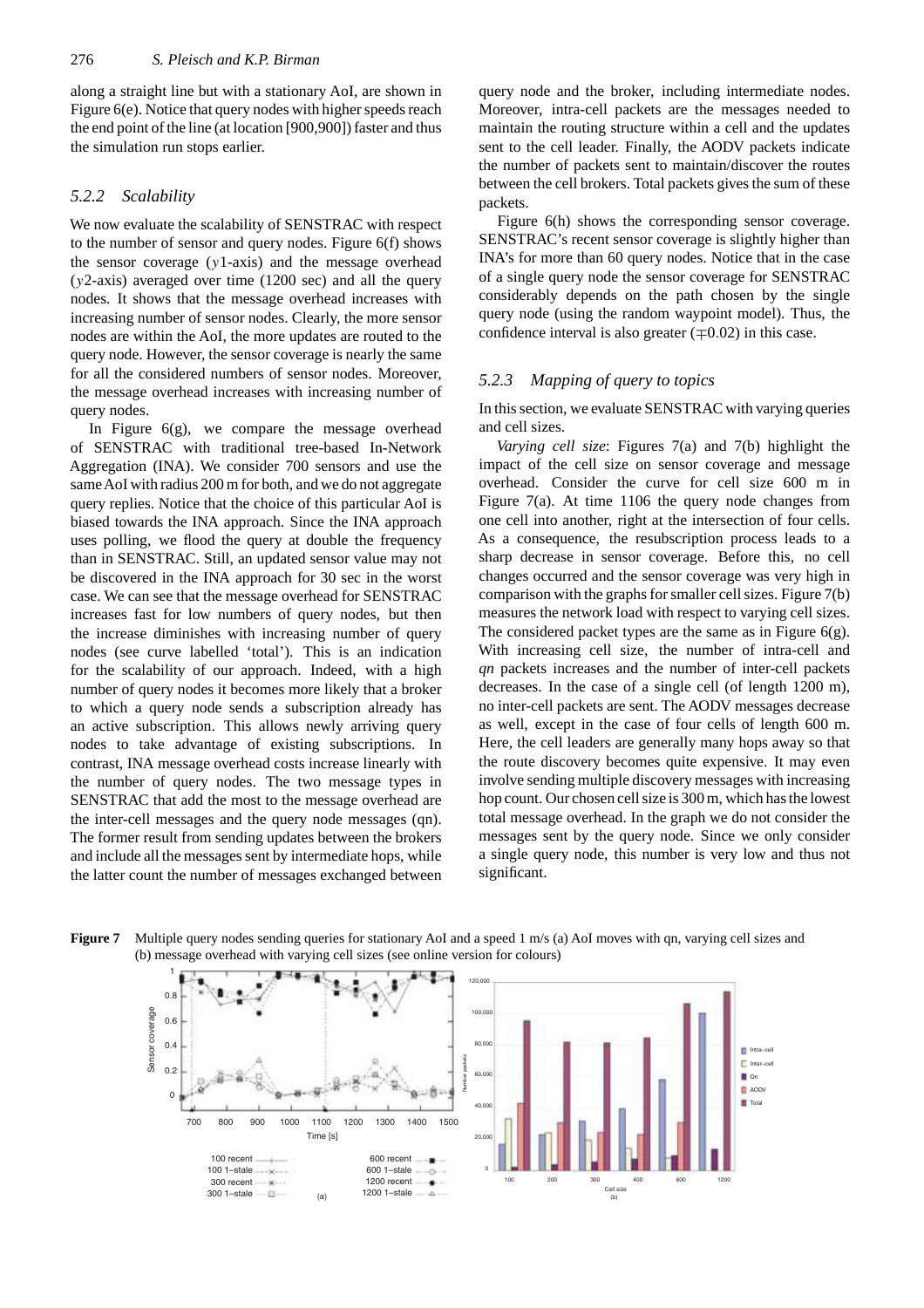#### *5.2.4 Message overhead*

Since SENSTRAC assigns special functions to some nodes (for instance the brokers), the load may not be equally distributed among the nodes unless the load-balancing scheme explained in Section 4.1 is used. In Figure 8 we display the total number of messages sent over time by every node, without using this load-balancing scheme. The nodes with the highest message load are the leaders/brokers of cells in the centre of the field through which the query node moves.

#### **Figure 8** Sent packets per node over time



In Figure  $9(a)$  we show the impact of the AoI on the quality of the query reply for 30 and 60 query nodes. As before, we select a stationary AoI that matches a cell. We then move the AoI – keeping its size unchanged – to cross one or four cell boundaries (labelled '1 c bdry' and '4 c bdries'). The results show virtually no increase in the message overhead, nor a decrease in the recent sensor coverage. Now, we increase the size of the AoI to four times the size of the original, and to the entire sensor field. Not surprisingly, the quality of the query reply decreases, while the message overhead increases.

*Varying AoI size*: clearly, the size of the AoI has an impact on sensor coverage. Common sense dictates that sensor coverage decreases with increasing AoI size. Figure 9(b) shows the impact of the AoI size on sensor coverage. Here, we consider a single query node moving in a straight line together with the AoI. The AoI radius varies between 200 and 600 m.

In general, no particularAoI size performs significantly better than the others. The reason for that is that even smaller AoIs may require the query node to subscribe to multiple brokers, and a larger AoI does not necessarily trigger subscriptions to more brokers. Thus, increasing theAoI has only minor impact on sensor coverage. Notice that in the beginning and the end of the execution, the runs with large AoI may not consider significantly more sensors, as part of the AoI is outside the sensor field (the query node is only 200 m, respectively 300 m, away from the field boundary).

## **6 Related work**

Our work draws from a large body of earlier work: In the context of sensor networks, many approaches exist. We have already presented approaches based on in-network aggregation, (e.g. Bonnet et al., 2001; Heidemann et al., 2001; Madden et al., 2002; Nath et al., 2004). In Zoumboulakis et al. (2004) propose the use of active rules to accelerate the detection of events occurring in the environment, and install actuators at the sensors, which trigger the sending of a notification if a particular event occurs. They briefly mention the use of a pub/sub infrastructure to communicate the message to the base station, but no details are given. Also, Zoumboulakis et al. (2004) does not look at scalability issues.

Directed Diffusion (Intanagonwiwat et al., 2000) can be seen as a publish-subscribe mechanism, which is implemented using the tree-based architecture rooted at the publisher. We have discussed tree-based architectures in Section 3.2 and explained why we did not consider them in our work. Moreover, our simulations run with a much higher number of query nodes.

The ACQUIRE mechanism (Sadagopan et al., 2003) uses the concept of a mobile agent and sends the query through the sensor network, while acquiring more and more results on the way. This may result in high latencies and large query result messages.

While these approaches all consider stationary query nodes, the following approaches address the issue of mobile query nodes.



**Figure 9** Multiple query nodes sending queries for stationary AoI and a speed 1m/s (a) stationary AoI with varying size and position and (b) AoI moves with the qn, varying sizes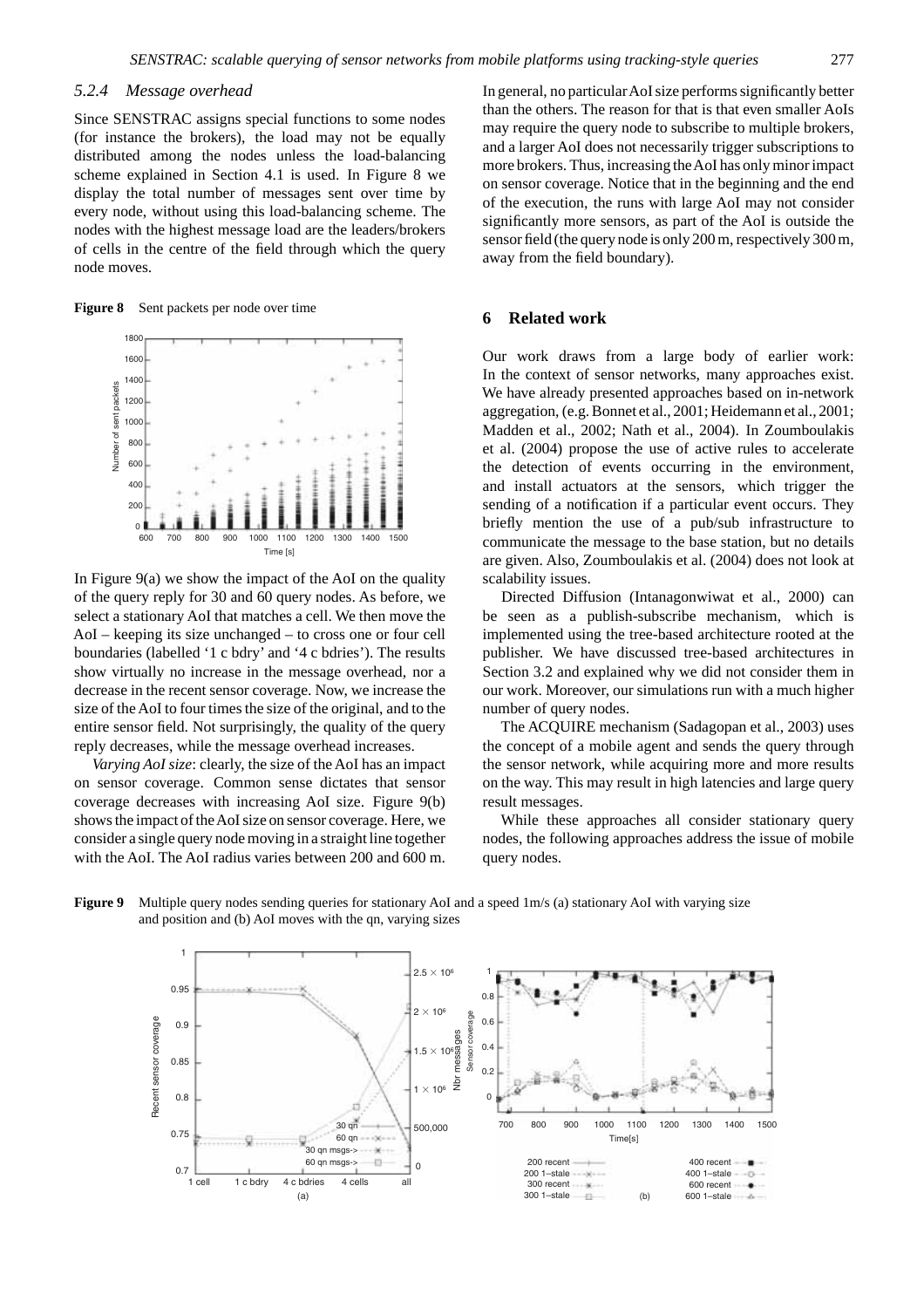## 278 *S. Pleisch and K.P. Birman*

The approach closest to our chosen routing infrastructure is Two-tier Data Dissemination (TTDD) (Luo et al., 2002). TTDD is geared towards homogeneous sensor networks with a particular mission (e.g. object detection). It enables efficient data dissemination as follows: a source establishes a grid of dissemination nodes throughout the entire sensor network. Sinks (or subscribers), if interested in data, flood their interest message (corresponds to a subscription) in an area whose size is at least as big as a grid cell. Using this approach, the sink is sure that at least one dissemination node receives its interest message. However, flooding generates a considerable message overhead, in particular if the query constantly evolves and changes as in the scenarios we consider. The interest message is then routed along the dissemination grid to the data source, which in turn starts sending data to the sink. Many such dissemination grids (one per data source or group of data sources) are generally built in a sensor network, resulting in increased grid maintenance costs. In addition, one interest message per grid is forwarded to the data sources.

Since we consider heterogeneous sensor networks and thus need to support more generic publish/subscribe capabilities, the approach chosen by SENSTRAC is different. Rather than having the sources construct multiple dissemination grids, we overlay the sensor network with a single stationary grid. As a consequence, every sensor in the sensor network knows a route to its cell leader or broker. Thus, the subscribers do not need to flood their query, thereby reducing the message overhead considerably. Rather, they pass their query to one of their neighbouring sensor nodes, which forwards it to the broker. Moreover, using this stationary grid allows us to define a hierarchy of topics, with the cell as the top level of this hierarchy. In TTDD it is the source's responsibility to define the area covered by the dissemination grid. Generally, the dissemination grid spans the entire sensor network, but this does not scale well in the size of the sensor network. Defining this region would require that the sensors somehow predict the maximal region within which subscribers may be interested in their information. Clearly, this is inconvenient. In SENSTRAC, there is no limitation to the distance over which a subscriber can query a sensor.<sup>5</sup>

Finally, the query flooded by a sink in TTDD may be received by more than one dissemination node on the grid. It is not clear how to efficiently prevent both dissemination nodes to forward the same query to the data source.

In Huang and Garcia-Molina (2003) explore different algorithms to construct routing trees rooted at the publishers. Again, the reader is referred to Section 3.2 for a discussion of tree-based architectures.

MobiQuery (Lu et al., 2004) and DST (Hwang et al., 2006) construct routing trees rooted at the query node. While MobiQuery predicts query node mobility and prefetches the query results based on this prediction, DST defines a proxy tree root that follows the query node, requiring the reconfiguration of the routing tree.

Mobile database access has been studied in Imielinski and Badrinath (1992). However, Imielinski and Badrinath consider mobile users that access databases which are interconnected by a fixed network. Hence, their model is very different from the model considered in our work.

Tong et al. (2003) suggest that sensor networks be extended with mobile agents, which move into proximity of the sensors to collect their results. Our approach is different, as we rely on routing within the sensor network to obtain the query results. Our query nodes cannot move into proximity of all sensors in which they are interested in order to collect the results.

Pub/sub has become a mature technology in fixed networks. Research on pub/sub in mobile ad hoc networks is more recent and has mainly focused on mobile subscribers and publishers relying on a fixed broker infrastructure to support them. The focus of our work, in contrast, is not to come up with a new pub/sub implementation for ad hoc networks. Rather, we show that pub/sub can effectively support querying sensor networks. Our contribution is thus the mapping and the application of pub/sub to querying applications. Most existing pub/sub systems provide generic pub/sub solutions and they do not consider the particular mapping to query applications, such as for instance the tight dependence on geographic regions. With this orientation, they naturally focus on how to forward notifications to the subscriber once the subscriber has moved (as suggested for instance in Caporuscio et al. (2003) and Fiege et al. (2003)). Nevertheless, our approach could also be implemented over existing pub/sub middleware, although our approach is extremely light-weight. Moreover, all subscriptions time out after a short time; as a consequence, no unsubscribe method is provided.

In Caporuscio et al. (2003), Siena is extended to handle mobile subscribers and publishers. Caporuscio et al. add a so-called *move-out* and *move-in* proxy to the subscriber to handle the latter's mobility. These proxies make sure that the notifications are forwarded to the subscriber's new location. Similarly, Fiege et al. (2003) propose to rely on the brokers for handling mobility, rendering mobility issues related to pub/sub as transparent as possible to the subscriber. In our setting, these approaches are too costly given that the usefulness of an update expires after some time and leader-to-leader communication involves many intermediate nodes.

Yoneki and Bacon (2004) have implemented pub/sub over mobile ad hoc networks. They assume that also the brokers are mobile and thus use ODMRP (Lee et al., 1999) to distribute the subscriptions to the brokers. This is costly, as it involves flooding. Moreover, it suffers from the other disadvantages discussed in Section 3.2. In our approach, sensors are mostly stationary and thus we can avoid flooding huge areas of the network.

In Kim et al. (2003) propose an approach to route messages to mobile subscribers (called sink in Kim et al. (2003)), based on intermediary accessor nodes. These accessor nodes are defined by the sink. The protocol corresponds to the approach presented in Figure 3(b)(ii) and requires that a routing path be defined between the sink and the source. As they may be quite distant, setting this routing path up is costly, as it requires first to know the source and then to discover a routing path to it. This also increases the size of the routing tables, as they need to be aware of more entries.

In contrast, we do not rely on accessor nodes. While our brokers may be seen as sort of accessor nodes, they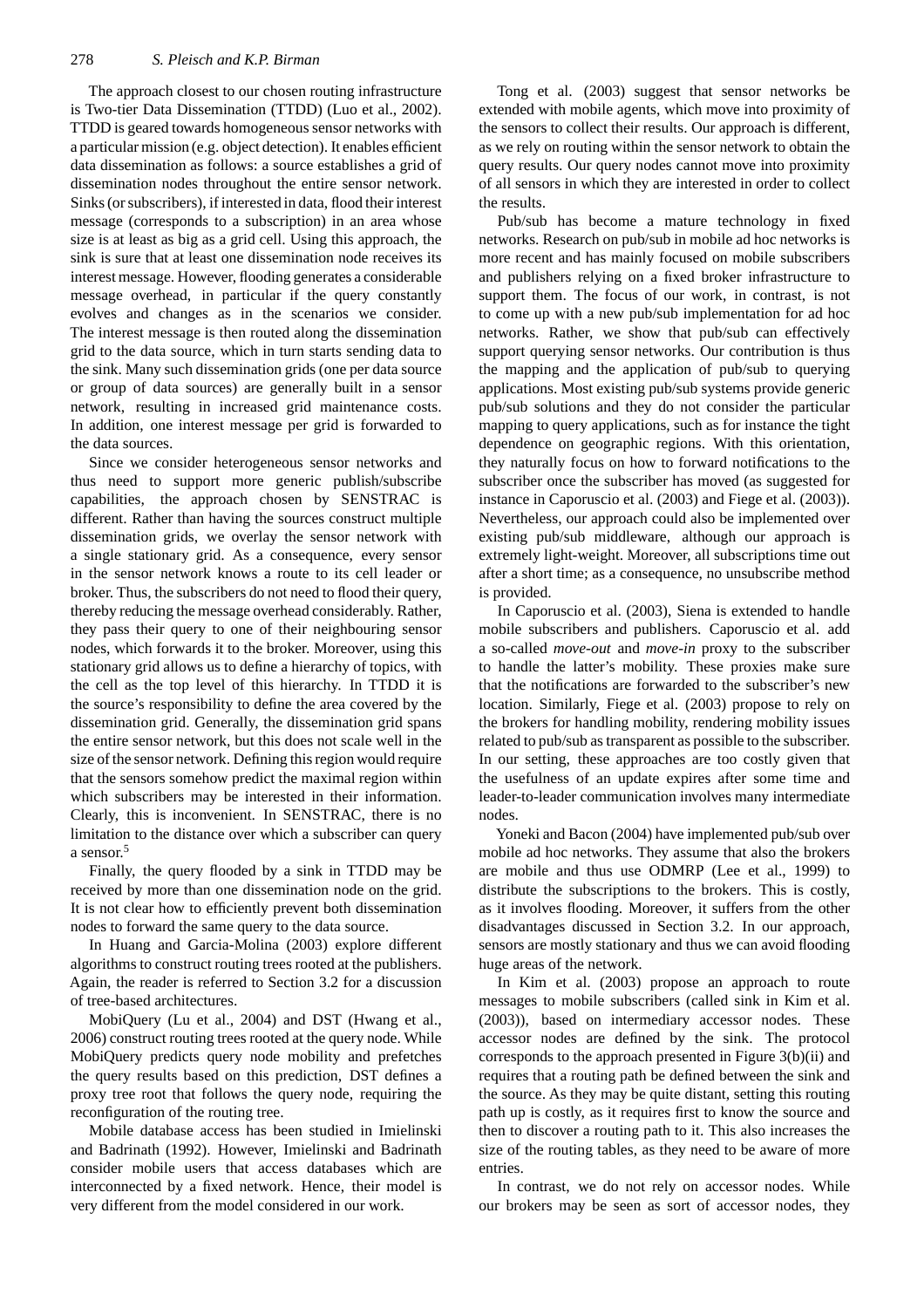remain static and do not change in order to prevent frequent reconfigurations. Moreover, the subscribers only need to be aware of the local leader. Hence, finding sensors is an easier and more efficient operation. Finally, Kim et al. (2003) does not consider the actual application, but just looks at a way to route the messages from a source to the mobile sink.

In recent years, many routing protocols based on hierarchical routing have been proposed (Heinzelman et al., 2000; Hong et al., 2000, 2002). While these routing protocols generally rely on clusters that are set up dynamically, our routing depends on a well-defined grid to form clusters. This clustering is driven by the query applications we are considering.

#### **7 Conclusion**

This paper has presented a natural and scalable way to query sensor networks from mobile platforms. We propose a layered approach in which the query application is mapped onto a pub/sub system. In a first step, we map queries to topics, and then show an architecture for pub/sub that is efficient in the setting we consider.

We have implemented the proposed architecture on the JiST/SWANS network simulator and have measured various aspects of our simulation. Our measurement results show the scalability of SENSTRAC with respect to the number of query nodes and its flexibility with respect to the AoI's position.

Although this paper limited itself to simulation, a merit of the JiST/SWANS technology is that the simulated code is executable on real platforms with only minor modifications. Accordingly, in our future work we hope to begin real experiments using actual sensors and query nodes.

#### **Acknowledgements**

The authors are very grateful to Rimon Barr for his help on JiST/SWANS, Robbert van Renesse for many discussions on routing in sensor networks and on pub/sub, and Rohan Murty for his implementation of MAODV. Our effort is supported by the Swiss National Science Foundation (SNF), NSF Trust STC, the NSP NetNOSS program and the DARPA ACERT program.

#### **References**

- Allen, D. (1993) 'Hidden terminal problems in wireless LAN's', *IEEE 802.11 Working Group Papers*.
- Babaoglu, O. and Marzullo, K. (1993) 'Consistent global states of distributed systems: fundamental concepts and mechanisms', S. Mullender (Ed). *Distributed Systems*, chapter 4, pp.55–96. dison-Wesley, Reading, MA, USA: 2nd edition.
- Barr, R. (2004) 'An efficient, unifying approach to simulation using virtual machines', PhD Thesis, Cornell University, Ithaca, NY.
- Bonnet, P., Gehrke, J.E. and Seshadri, P. (2001) 'Towards sensor database systems', *Proceedings of the 2nd International Conference on Mobile Data Management*, Hong Kong, China.
- Caporuscio, M., Carzaniga, A. and Wolf, A. (2003) 'Design and evaluation of a support service for mobile, wireless publish/subscribe applications', *IEEE Transactions on Software Engineering*, Vol. 29, No. 12, pp.1059–1071.
- Fiege, L., Gärtner, F., Karsten, O. and Zeidler, A. (2003) 'Supporting mobility in content-based publish/subscribe middleware', *Proceedings of the ACM/IFIP/USENIX International Middleware Conference*, number LNCS 2762, pp.44–63. Springer Verlag.
- Hapner, M., Sharma, R., Fialli, J. and Stout, K. (2002) *JMS Specification*, Sun Microsystems Inc., USA, 1.1 edition, Available at: http://java.sun.com/products/jms/docs.html.
- Heidemann, J., Silva, F., Intanagonwiwat, C., Govindan, R., Estrin, D. and Ganesan, D. (2001) 'Building efficient wireless sensor networks with low-level naming', *Proceedings of the 19th ACM Symposium on Operating System Principles (SOSP'01)*, pp.146–159, Banff, Alberta, CN.
- Heinzelman, W., Chandrakasan, A. and Balakrishnan, H. (2000) 'Enegry-efficient communication protocol for wireless microsensor networks', *Proceedings of the Hawaii International Conference on System Sciences (HICSS'00)*, Maoui, Hawaii.
- Hong, X., Pei, G. and Gerla, M. (2000) 'Landmark routing for large ad hoc wireless networks', *Proceedings of IEEE Global Communications Conference (GLOBECOM 2000)*, San Francisco, CA.
- Hong, X., Ma, L. and Gerla, M. (2002) 'Multiple-landmark routing for large groups in ad hoc networks', *Proceedings of IEEE Military Communications Conferences (MILCOM 2002)*, Anaheim, CA.
- Huang, Y. and Garcia-Molina, H. (2003) 'Publish/subscribe tree construction in wireless ad-hoc networks', *Proceedings of the 4th International Conference on Mobile Data Management (MDM'03)*, pp.122–140, London, UK: Springer-Verlag.
- Hwang, K., In, J. and Eom, D. (2006) 'Distributed dynamic shared tree for minimum energy aggregation of multiple mobile sinks in wireless sensor networks', *Proceedings of 3rd European Workshop on Wireless Sensor Networks (EWSN'06)*, number LNCS 3868, pp.132–147.
- IEEE (1997) '802.11 specification (part 11): Wireless LAN medium access control (MAC) and physical layer (PHY) specifications'.
- Imielinski, T. and Badrinath, B. (1992) 'Querying in highly mobile distributed environments', *Proceedings of the 18th International Conference on Very Large Data Bases*, pp.41–52, Vancouver, Canada. Morgan Kaufmann Publishers Inc.
- Intanagonwiwat, C., Govindan, R. and Estrin, D. (2000) 'Directed diffusion: a scalable and robust communication paradigm for sensor networks', *Proceedings of the 6th International Conference on Mobile Computing and Networking (MobiCOM'00)*, Boston, MA.
- JiST/SWANS (2004) Available at: http://jist.ece.cornell.edu/
- Johnson, D. and Maltz, D. (1996) 'Dynamic source routing in ad hoc wireless networks', Imielinski and Korth, (Eds). *Mobile Computing*, Vol. 353, Kluwer Academic Publishers.
- Kim, H., Abdelzaher, T. and Kwon, W. (2003) 'Minimum-energy asynchronous dissemination to mobile sinks in wireless sensor networks', *Proceedings of the 1st International Conference on Embedded Networked Sensor Systems (SenSys'03)*, pp.193–204, New York, NY, USA: ACM Press.
- Lee, S., Gerla, M. and Chiang, C. (1999) 'On-demand multicast routing protocol', *Proceedings IEEE Wireless Communications and Networking Conference, 1999 (WCNC. 1999)*, Vol. 3, pp.1298–1302.